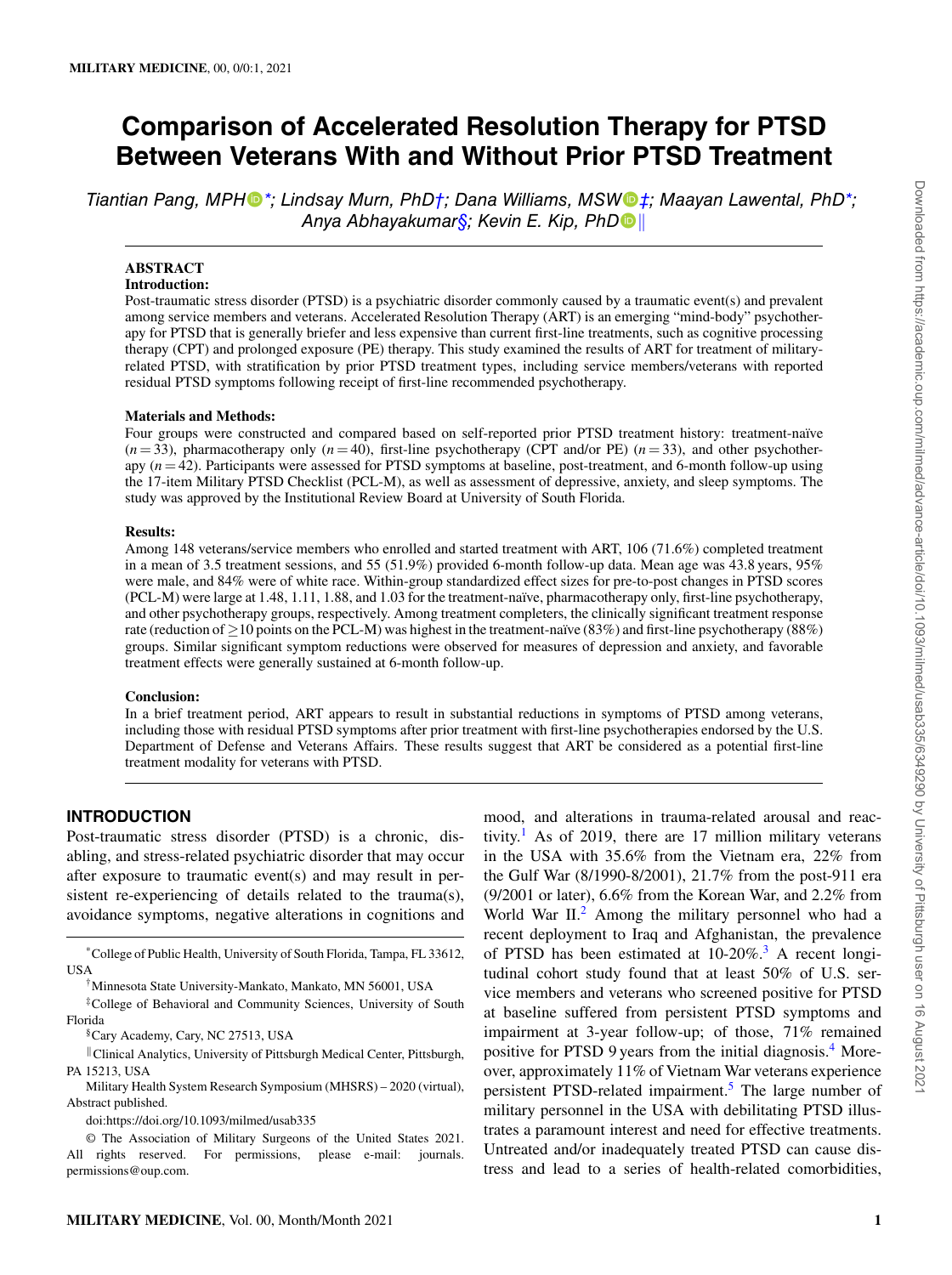such as cardiovascular diseases, obesity, and inflammation, interfering with social, educational, and occupational functioning.[6](#page-7-5)

The Veterans Affairs (VA)/Department of Defense (DoD) Clinical Practice Guideline recommends the use of individual, manualized, trauma-focused psychotherapy for PTSD that has a primary exposure and/or cognitive restructuring intervention before pharmacotherapy or other forms of therapy.[7](#page-7-6) The most well-established "first-line" treatments for PTSD are cognitive processing therapy (CPT), prolonged exposure (PE) therapy, and eye movement desensitization and reprocessing.<sup>[7](#page-7-6),[8](#page-7-7)</sup> Studies have provided evidence that firstline therapy is more efficacious in treating PTSD than other interventions. $9,10$  $9,10$  $9,10$  A recent meta-analysis of 24 randomized controlled trials (RCTs) among active duty and ex serving personnel also reported that individual trauma-focused cognitive behavioral therapy was associated with the largest effect in reducing PTSD symptoms post-treatment compared to other psychological interventions.<sup>[11](#page-7-10)</sup> Unfortunately, many studies have challenged the prominence of first-line psychotherapies for PTSD in recent years due to mixed results and high rates of dropout. A review of first-line psychotherapy for military-related PTSD that included four RCTs examining PE and five examining CPT reported that clinical outcomes were heterogeneous, nonresponse rates were high, and the benefit of PE and CPT relative to non-trauma-focused treatments was small. $^{12}$  $^{12}$  $^{12}$  More recent trials have suggested that active treatments such as PE, CPT, and pharmacotherapy all reduced PTSD symptoms with moderate-to-large effect sizes, but types of treatment did not significantly differ in their outcomes, non-completion rates were high, and PTSD symp-toms improved yet rarely remitted post-treatment.<sup>[13](#page-7-12)-[18](#page-7-13)</sup> Thus, there is an urgent need to address high dropout rates and post-treatment residual symptoms by identifying alternative types of psychotherapy beyond first-line interventions that are potentially efficacious for treatment of PTSD.

In this realm, Accelerated Resolution Therapy (ART) is an emerging "mind-body" psychotherapy that may be considered an alternative treatment for PTSD. Unlike current first-line psychotherapies, ART is short term—typically delivered in 1-5 sessions over an approximate 2-week timeframe. Furthermore, ART does not require additional therapeutic homework or medication, which reduces patient time (and financial) commitment when compared to the 8-15 sessions recommended for PE, CPT, and eye movement desensitization and reprocessing protocols.<sup>[19](#page-7-14)</sup> The ART has shown effective reduction in PTSD symptoms in adult civilian and military populations within an average of four treatment sessions with a completion rate of approximately  $90\%$ .<sup>[19](#page-7-14)–[21](#page-7-15)</sup> In addition, ART does not require verbalization of the traumatic event, which may be particularly beneficial for military personnel who can-not share the confidential and sensitive details of the events<sup>[21](#page-7-15)</sup> or for those who are reticent to do so, as is required in emo-tionally demanding therapies like CPT and PE.<sup>[15](#page-7-16)</sup> Therefore, the treatment protocol of ART may potentially address some

of the limitations of the current first-line psychotherapies. The ART has a solid theoretical basis and is a promising approach for consideration as an effective trauma-focused treatment modality to meet the specific needs of military service members and veterans who have either never received treatment and or who have received prior treatment for PTSD but remain symptomatic. $2^{2,23}$  $2^{2,23}$  $2^{2,23}$  Thus, the present analysis examines results of ART for treatment of military-related PTSD, with stratification by prior PTSD treatment history, including service members/veterans with reported residual PTSD symptoms following receipt of first-line recommended psychotherapy.

## **METHODS**

The present study is a subgroup analysis based on a prospective cohort treatment study of ART. Detailed study proto-cols have been published previously.<sup>[24](#page-7-19)</sup> The study included 188 U.S. Military service members and/or veterans with significant symptoms of military-related PTSD, as determined through clinical assessment using the 17-item Military PTSD Checklist (PCL-M). $25,26$  $25,26$  $25,26$  Other comorbidities assessed during the screening included the 20-item Center for Epidemiologic Studies Depression Scale (CES-D) for depression $27$ ; the 21item State-Trait Inventory for Cognitive and Somatic Anxiety (STICSA) for anxiety<sup>[28](#page-7-23)</sup>; the 18-item Brief Symptom Inven-tory (BSI) for psychological distress<sup>[29](#page-7-24)</sup>; and the Pittsburgh Sleep Quality Index (PSQI) for sleep quality.<sup>[30](#page-7-25)</sup>

Participants were recruited from community organizations such as Veteran centers, American Legion, 501C3 veteran organizations (e.g., Camaraderie Foundation), and word of mouth. Some participants may have previously received treatment from VA facilities, but no formal recruitment efforts were made at VA facilities. The use of veteran self-reporting of symptoms for PTSD, as opposed to formal clinical diagnoses (e.g., Clinician Administered PTSD Scale), was purposely done with the goal of achieving candid responses (and enhanced recruitment) from veterans. Specifically, all veterans were informed that their responses before and after completion of treatment with ART would have no bearing whatsoever on either removal or addition of a formal diagnosis of PTSD. Thus, we aimed to eliminate the potential for secondary gain from potential biased reporting of symptoms (e.g., such as might be used to acquire or maintain PTSD disability payments).

Of the 188 screened participants, 148 met the inclusion criteria and initiated treatment with ART. Clinical assessment was performed at baseline, post-treatment, and 6 month follow-up. The study was approved by the Institutional Review Board (IRB) at University of South Florida (USF) and all participants provided written informed consent.

## *Definitions for Subgroup Cohort*

For the subgroup analysis, classification of previous PTSD treatment history was based on participant (veteran) selfreport on prior type(s) of treatment received specifically for PTSD. Using this information, U.S. military service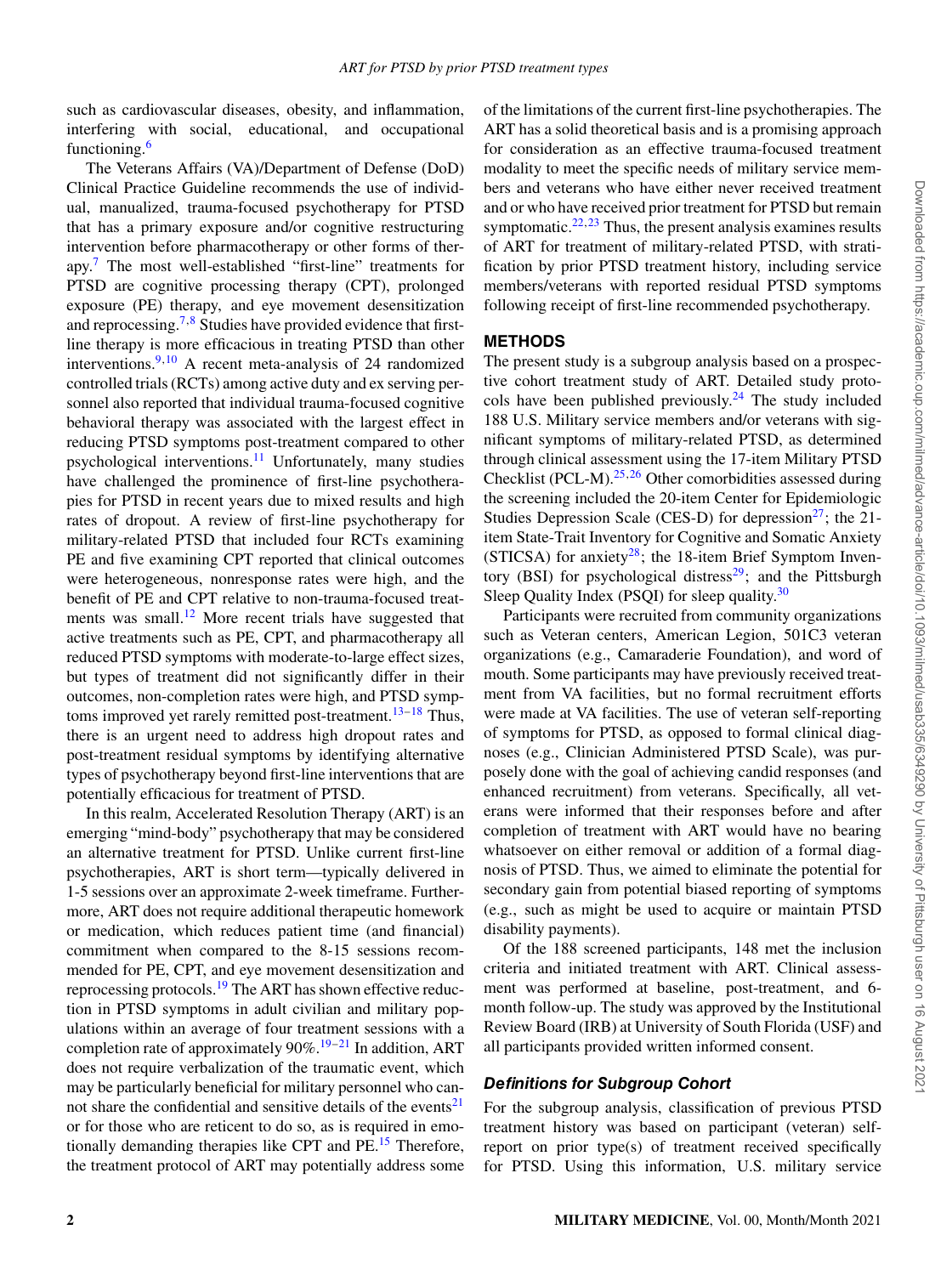members/veterans were grouped based on self-reported prior PTSD treatment types as follows: treatment-naïve  $(n=33)$ , pharmacotherapy only  $(n = 40)$ , first-line psychotherapy  $(n=33)$ , or other psychotherapy  $(n=42)$ . Treatment-naïve was defined as participants who had never received any type of therapy for PTSD. Pharmacotherapy only was defined as participants who reported prior medication use for treatment of PTSD, yet no psychotherapy. First-line psychotherapy was defined as participants who previously reported receiving PE and/or CPT. Other psychotherapy was defined as participants who reported receiving any other form(s) of psychotherapy other than PE and/or CPT.

## *ART Intervention*

The ART was delivered in 1-5 treatment sessions with a typical session duration of 60-75 minutes. In brief, each session consisted of two core components of trauma-focused therapy—imaginal exposure (IE) and imaginary rescripting (IR)—facilitated with the use of sets of bilateral (side-to-side) eye movements. The bilateral eye movements were performed throughout the treatment session by having the participant follow the ART clinician's oscillating hand, silently moving their eyes from right to left horizontally, with a fixed number of 40 bilateral eye movements per set.

In the IE phase, participants were asked to recall the traumatic event(s) or scene, with a focus on identifying the somatic, emotional, and physiological sensations that emerged. Each sensation was identified by the participant to the clinician, who instructed the participant to notice (focus on) the sensation while following the clinician's oscillating hand to facilitate bilateral eye movements. After each set of eye movements, participants were asked if their sensations had decreased to a level where they were comfortable moving forward in the protocol. This phase of identifying and processing sensations was considered complete when the participant was able to re-imagine the entire traumatic experience with a low level of physiological reaction to the original distressing scene. In the IR phase, participants were instructed to visualize and imagine a new way to change or substitute the original negative traumatic experience with positive imagery, while also performing bilateral eye movements, as directed by the therapist. This technique of imaging new material to be added to or overwrite the original traumatic material is con-sistent with the process of memory reconsolidation.<sup>[31](#page-7-26)</sup> The IR phase was considered complete when the participant reported "seeing" (imagining) the memory in the new, preferred manner, as opposed to the original traumatic imagery. Participants were asked to scale their level of distress using 0-10 subjective units of distress scale at the beginning of the session and again at the end following completion of the entire ART protocol, to ensure acceptable change in level of distress related to the traumatic event. Additional information on the ART protocol has been previously published.<sup>[19](#page-7-14),[32](#page-7-27),[33](#page-7-28)</sup>

## *Statistical Methods*

Demographic and clinical characteristics of study participants by prior history of PTSD treatment status were compared using  $\chi^2$  or Fisher's exact test for categorical variables and analysis of variance for continuous variables. Comparisons were made among the subjects who received and completed treatment with ART. Treatment outcomes were assessed based on mean score changes (pre-to-post ART treatment) on the PCL-M, CES-D, STICSA, BSI, and PSQI instruments, as well as by calculation of Cohen's *d* effect size and corresponding 95% confidence intervals. To examine potential differences in ART treatment response among groups based on classification of prior PTSD treatment, analysis of covariance models were fit, including adjustment for baseline value of the evaluated outcome which included symptoms of PTSD, depression, anxiety, and sleep dysfunction. Moreover, the proportion of subjects who experienced a clinically and statistically meaningful reduction in symptoms of PTSD was defined using the established metric of *≥*10-point reduction on the PCL-M and compared by prior self-reported treatment history group by chi-square analysis. Statistical significance was set at *P* < .05.

## **RESULTS**

#### *Demographic Characteristics*

Among the 148 participants who enrolled and started treatment with ART, 106 (71.6%) completed treatment in a mean of 3.5 treatment sessions (Table I). Of those who completed ART, 55 participants (51.9%) provided 6-month follow-up data. The mean age of study participants was 43.8 years, with 94.6% identifying as male and 84.3% identifying as white. The study population was predominantly veterans (87.1%) with prior army service (57.4%) and who had experienced high combat-related activity (81.8%) and frequently reported having witnessed death or execution (71.6%). Over half of the participants reported having trauma-related symptoms for 11 or more years (53.8%). Of note, 56.3% of participants in the first-line psychotherapy group were on disability for PTSD or other mental health disorders as compared to just 15.6% in the treatment-naïve group  $(P = .01)$ .

## *Clinical Presentation and Treatment Results*

Study participants in the prior treatment groups (pharmacotherapy only, first-line psychotherapy, and other psychotherapy) had significantly higher mean baseline scores on the PCL-M for PTSD and PSQI for sleep quality compared to the treatment-naïve group ( $P = .01$ , Table I). Clinically significant treatment response rates defined as *≥*10-point reduction on PTSD symptoms (PCL-M) are presented in [Figure 1](#page-4-0). The treatment-naïve group (83.3%) and first-line psychotherapy group (88%) had the highest and similar rates of clinically significant symptom reduction. Similarly, at 6-month follow-up, the treatment-naïve group (87.5%) and first-line psychotherapy group (75%) reported the highest clinically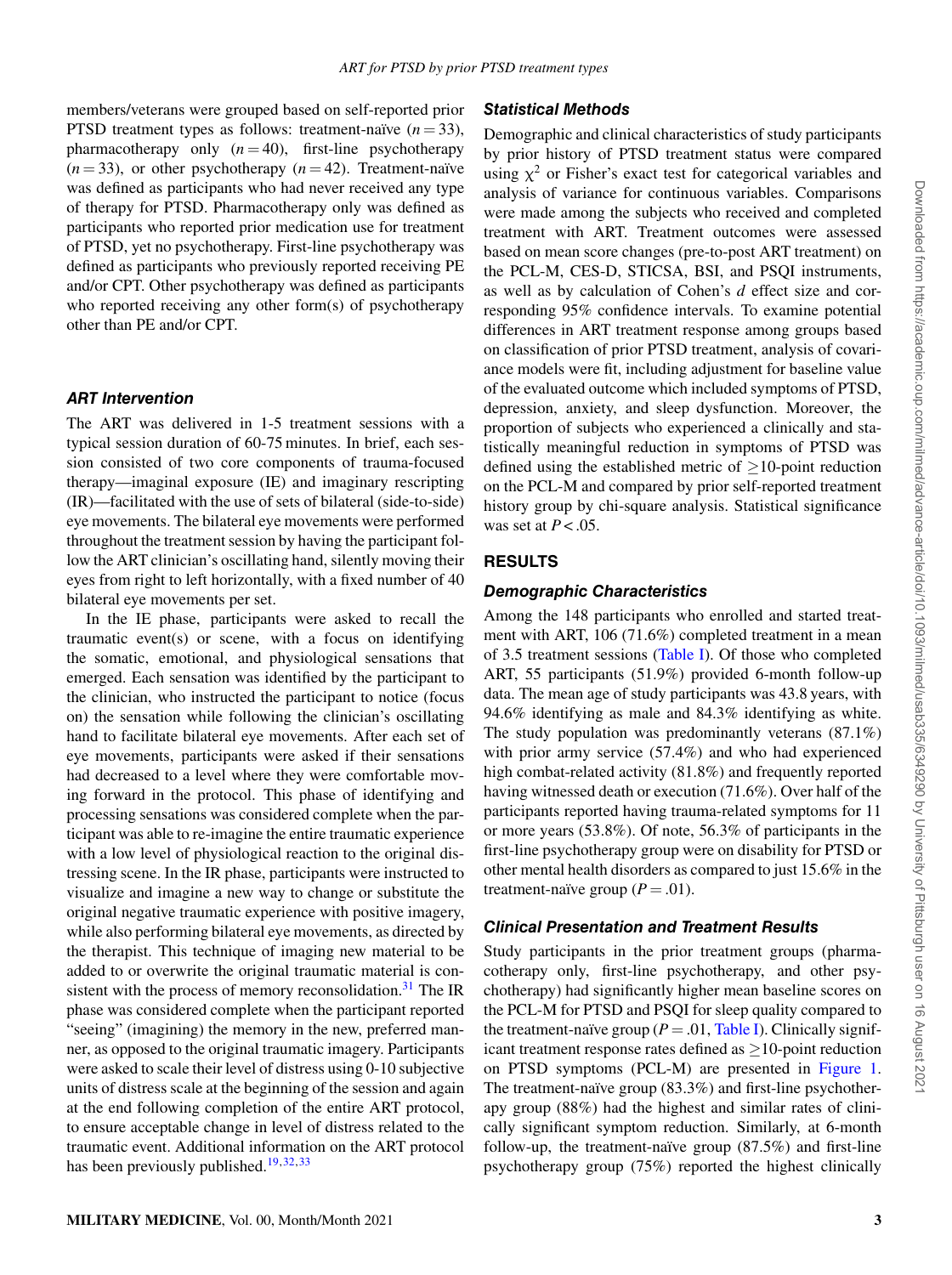|                                                |                 |                 |                 | Prior PTSD treatment types |                     |             |
|------------------------------------------------|-----------------|-----------------|-----------------|----------------------------|---------------------|-------------|
|                                                |                 | Treatment-naïve | Pharmacotherapy | First-line psychotherapy   | Other psychotherapy |             |
| Characteristics                                | All $(n = 148)$ | $(n=33)$        | only $(n=40)$   | $(n=33)$                   | $(n=42)$            | $P$ -value  |
| Demographic characteristics                    |                 |                 |                 |                            |                     |             |
| Age (years) <sup>a</sup>                       | $43.8 \pm 13.4$ | $45.7 \pm 15.2$ | $45.6 \pm 13.1$ | $42.5 \pm 12.3$            | $41.7 \pm 12.8$     | .43         |
| Male gender <sup>b</sup>                       | 94.6            | 93.9            | 90.0            | 93.9                       | 100.0               | .25         |
| Raceb                                          |                 |                 |                 |                            |                     | .99         |
| White                                          | 84.3            | 81.8            | 82.1            | 84.4                       | 88.1                |             |
| <b>Black</b>                                   | 13.0            | 15.2            | 15.4            | 12.5                       | 9.5                 |             |
| Other                                          | 2.7             | 3.0             | 2.6             | 3.1                        | 2.4                 |             |
| Years of education <sup>a</sup>                | $14.4 \pm 2.7$  | $14.2 \pm 3.2$  | $14.4 \pm 3.0$  | $14.9 \pm 2.5$             | $14.2 \pm 2.0$      | .70         |
| Current military statusb                       |                 |                 |                 |                            |                     | .64         |
| Active duty                                    | 6.8             | 9.4             | 10.0            | 0.0                        | 7.1                 |             |
| Reservist                                      | 6.1             | 9.4             | 5.0             | 6.1                        | 4.8                 |             |
| Discharged/veteran                             | 87.1            | 81.3            | 85.0            | 93.9                       | 88.1                |             |
| Four or more overseas                          | 25.2            | 20.7            | 22.2            | 34.4                       | 23.8                | .58         |
| tourb                                          |                 |                 |                 |                            |                     |             |
| Branch of service <sup>b</sup>                 |                 |                 |                 |                            |                     | .18         |
| Army                                           | 57.4            | 42.4            | 62.5            | 57.6                       | 64.3                |             |
| Navy                                           | 12.8            | 24.2            | 10.0            | 12.1                       | 7.1                 |             |
| Marine Corps                                   | 13.5            | 12.1            | 15.0            | 24.2                       | 4.8                 |             |
| Air Force                                      | 9.5             | 12.1            | 7.5             | 3.0                        | 14.3                |             |
| <b>National Guard</b>                          | 6.8             | 9.1             | 5.0             | 3.0                        | 9.5                 |             |
| Clinical characteristics                       |                 |                 |                 |                            |                     |             |
| PCL-M <sup>a</sup>                             | $58.5 \pm 13.8$ | $52.3 \pm 15.5$ | $58.8 \pm 12.2$ | $64.6 \pm 9.9$             | $58.4 \pm 14.8$     | $.01*$      |
| <b>BSI</b> <sup>a</sup>                        | $28.4 \pm 13.7$ | $24.5 \pm 15.3$ | $28.6 \pm 12.4$ | $32.3 \pm 14.1$            | $27.1 \pm 13.6$     | .18         |
| $CES-D$ (depression) <sup>a</sup>              | $27.6 \pm 11.4$ | $24.2 \pm 12.2$ | $30.2 \pm 11.0$ | $29.6 \pm 10.9$            | $25.9 \pm 11.3$     | .11         |
| STICSA $(cognitive)a$                          | $24.2 \pm 7.2$  | $22.8 \pm 8.1$  | $25.3 \pm 7.3$  | $25.9 \pm 6.7$             | $22.9 \pm 6.8$      | .20         |
| STICSA (somatic) <sup>a</sup>                  | $20.3 \pm 5.9$  | $20.2 \pm 6.7$  | $20.7 \pm 6.3$  | $20.5 \pm 6.1$             | $19.7 \pm 4.8$      | .90         |
| PSQI (sleep quality) <sup><math>a</math></sup> | $13.4 \pm 3.9$  | $12.0 \pm 3.8$  | $13.9 \pm 3.8$  | $15.0 \pm 3.3$             | $12.6 \pm 4.0$      | $.01*$      |
| On disability for<br>PTSD/MH <sup>b</sup>      | 36.1            | 15.6            | 35.0            | 56.3                       | 37.5                | $.01*$      |
| Previous trauma                                |                 |                 |                 |                            |                     |             |
| history <sup>b</sup>                           |                 |                 |                 |                            |                     |             |
| Sexual trauma                                  | 10.1            | 12.1            | 17.5            | 9.1                        | 2.4                 | .15         |
| Physical                                       | 16.9            | 18.2            | 17.5            | 21.2                       | 11.9                | .75         |
| assault/homicide                               |                 |                 |                 |                            |                     |             |
| of civilian                                    |                 |                 |                 |                            |                     |             |
| Combat-related<br>activity                     | 81.8            | 73.3            | 73.7            | 87.9                       | 90.5                | .11         |
| Witness                                        | 71.6            | 66.7            | 67.5            | 78.8                       | 73.8                | .64         |
| death/execution                                |                 |                 |                 |                            |                     |             |
| 5+ traumas/major<br>injuries                   | 54.6            | 50.0            | 51.3            | 65.6                       | 52.6                | .56         |
| Trauma for $11 + \text{years}^b$               | 53.8            | 65.6            | 55.0            | 40.6                       | 53.7                | .26         |
| Current medications <sup>b</sup>               |                 |                 |                 |                            |                     |             |
| Antidepressant <sup>c</sup>                    | 46.0            | 12.1            | 77.5            | 51.5                       | 38.1                | $< 01*$     |
| Antianxiety <sup>c</sup>                       | 21.6            | 3.0             | 32.5            | 39.4                       | 11.9                | $.01*$      |
| Sleep                                          | 20.3            | 0.0             | 22.5            | 45.5                       | 14.3                | $\leq 01^*$ |
| Antipsychotics                                 | 12.2            | 3.0             | 12.5            | 24.2                       | 9.5                 | .06         |
| Pain                                           | 33.8            | 15.2            | 37.5            | 36.4                       | 42.9                | .07         |
| Treatment completion                           | 71.6            | 54.6            | 77.5            | 75.8                       | 76.2                | .11         |
| rateb<br>Total ART sessions <sup>a</sup>       | $3.5 \pm 1.4$   | $3.0 \pm 1.5$   | $3.6 \pm 1.3$   | $3.7 \pm 1.5$              | $3.5 \pm 1.4$       | .19         |

| TABLE I. Demographic and Clinical Characteristics of Study Participants by Prior Post-Traumatic Stress Disorder (PTSD) Treatment |  |
|----------------------------------------------------------------------------------------------------------------------------------|--|
| Types                                                                                                                            |  |

<span id="page-3-0"></span><sup>a</sup>Data are presented as mean  $\pm$  SD, *P*-value from analysis of variance; <sup>b</sup>Data presented as percentage (%), *P*-value from  $\chi^2$  or Fisher exact test;

<span id="page-3-1"></span><sup>c</sup>Subjects reported no previous use of this medication for treatment of PTSD, but reported current medication use for conditions other than PTSD.

<span id="page-3-3"></span>Abbreviations: ART = Accelerated Resolution Therapy; BSI = Brief Symptom Inventory; CES-D = Center for Epidemiologic Depression Scale; MH = mental health; PCL-M = Military PTSD Checklist; PSQI = Pittsburgh Sleep Quality Index; PTSD = post-traumatic stress disorder; SD = standard deviation; STICSA = State-Trait Inventory for Cognitive and Somatic Anxiety.

<span id="page-3-2"></span>\*Significant difference at *P* < .05.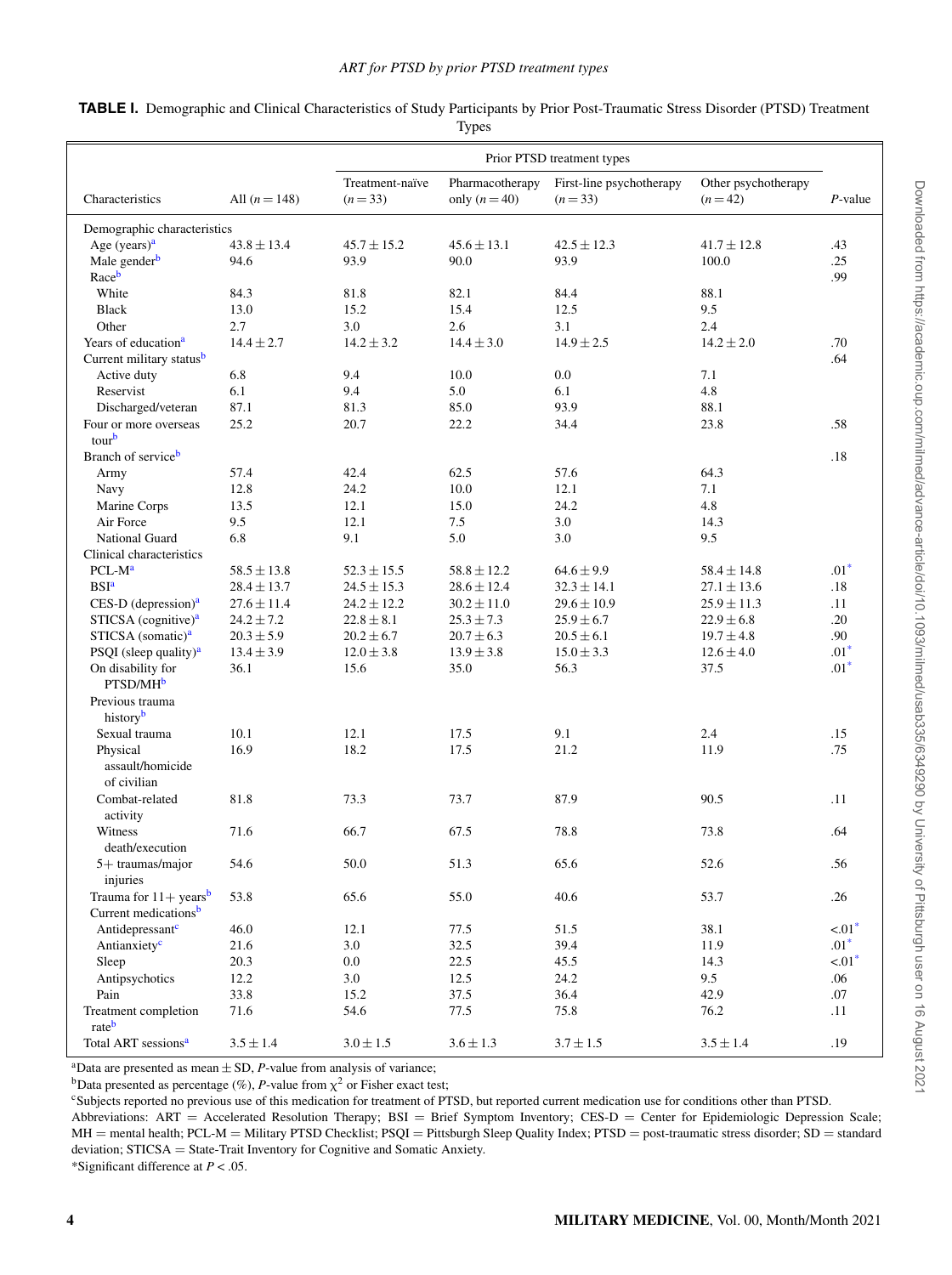<span id="page-4-0"></span>

#### **Clinically Meaningful Treatment Response Rates on PCL-M**

**FIGURE 1.** Histogram of clinically meaningful treatment response rates on post-traumatic stress disorder (PTSD) symptoms (PCL-M) among participants post-treatment (left) with ART and at 6-month follow-up (right). Clinically meaningful reduction is defined as *≥*10-point reduction on the PCL-M. ART: Accelerated Resolution Therapy; PCL-M: Military PTSD Checklist.

significant treatment response rates, indicating that treatment effects were generally sustained at 6-month follow-up. As seen at the top of Table II, all groups experienced significant pre-to-post within-group improvements in PTSD symptoms: 25.1 points reduction in the treatment-naïve group (effect  $size = 1.48$ ), 15.4 points reduction in the pharmacotherapy only group (effect size  $= 1.11$ ), 24.1 points in the first-line psychotherapy group (effect size  $= 1.88$ ), and 19.2 points in the other psychotherapy only group (effect size  $= 1.03$ ). Thus, participants with a prior history of first-line psychotherapy experienced substantial clinical benefit with ART, as did the treatment-naïve group. In assessing treatment-related changes in PTSD-related comorbidities, all groups showed similar modest-to-large improvements for symptoms of psychological distress, depression, anxiety, and sleep quality. At 6-month follow-up, the largest sustained reductions in symptoms of PTSD occurred in the treatment-naïve group (28.3 points, effect size  $= 1.48$ ) and the first-line psychotherapy group (28.9 points, effect size  $= 1.53$ ; Table II, bottom).

# **DISCUSSION**

Post-traumatic stress disorder (PTSD) is a debilitating psychiatric disorder, particularly among U.S. Military service members and veterans. First-line treatments including CPT and PE therapy, while moderately successful in RCTs within the civilian population, produce less-than-optimal outcomes for military-related PTSD.<sup>[15](#page-7-16)</sup> Poor treatment retention, emotionally taxing interventions, and non-response rates point to a need for alternative efficacious psychotherapies for PTSD among servicemen and women.<sup>[15](#page-7-16),[34](#page-7-29)</sup>

This study showed immediate and sustained (6-month) reductions in PTSD and related mental health symptoms for U.S. Military service/veteran participants following completion of a new, innovative trauma-focused treatment modality—ART. Most participants reported having sought prior treatment, including psychotropic medications and firstline psychotherapies as recommended by guidelines from the VA/DoD (The Management of Posttraumatic Stress Disorder Work Group, 2017). For treatment completers, ART was shown to be effective in reducing post-traumatic stress symptoms and ancillary symptoms of psychological distress, depression, anxiety, and sleep quality after an average of 3.5 treatment sessions. Specifically, ART was shown to be effective at significantly reducing PTSD symptoms among groups with and without self-reported prior treatment history for PTSD. The treatment completion rate was 71.6%, which appears to be comparable or higher than most first-line trauma-focused therapies.<sup>[12](#page-7-11)–[18](#page-7-13),[34](#page-7-29)</sup> In secondary analyses, treatment completers and non-completers were similar on age, gender, prior PTSD treatment types, and baseline PCL-M scores (data not shown), suggesting that participants who dropped out were random in nature with reasons likely unrelated to clinical status, such as relocation. Moreover, participants' large symptom reductions were generally sustained up to 6 months after ART, particularly for individuals who had either never sought prior PTSD treatment or had reported previously receiving first-line psychotherapy. These findings are encouraging in that some prior studies have shown that PTSD symptoms tend to persist among service members and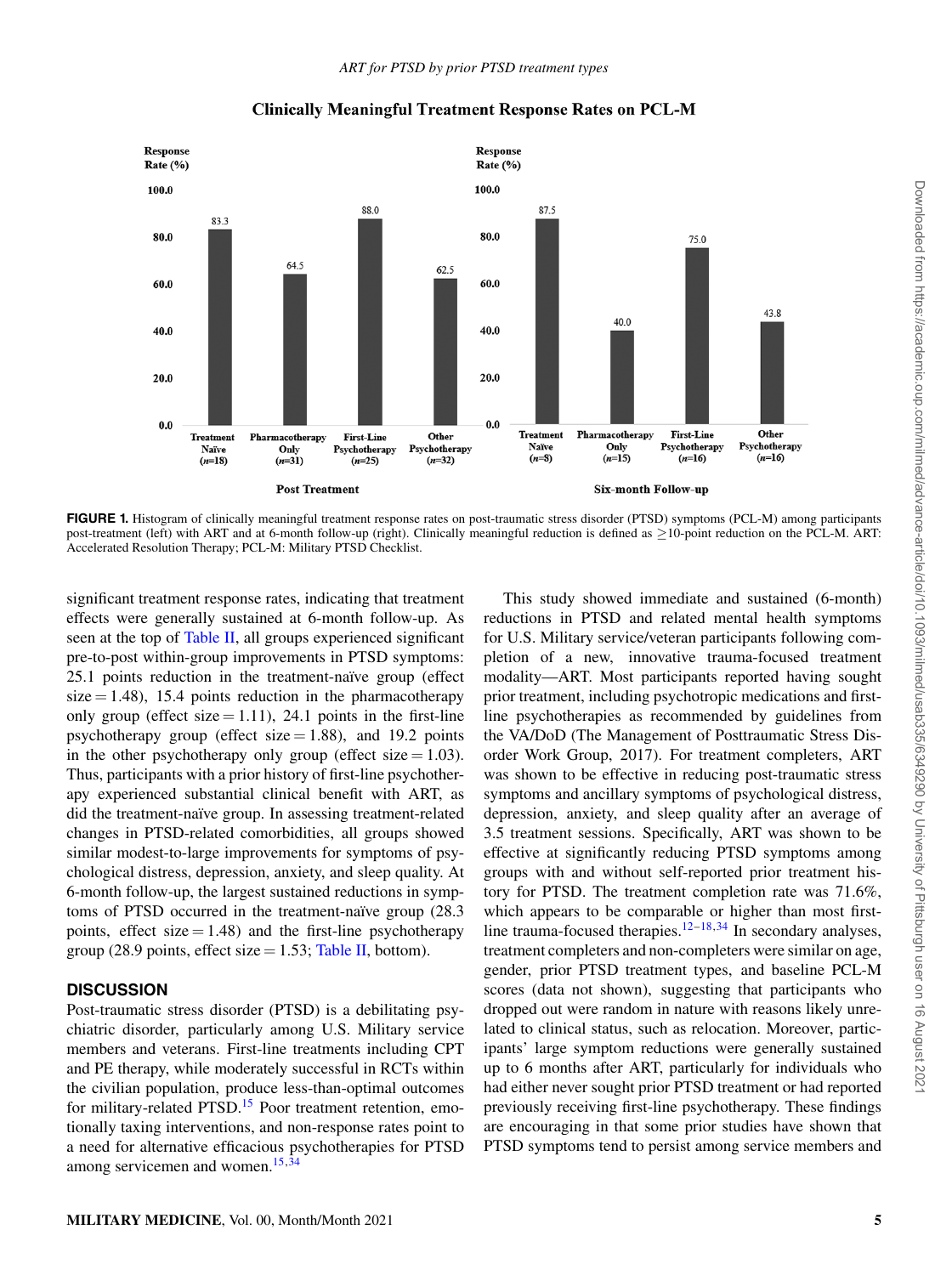| Symptom measure                                                            |                 |                |          |          |                      |          |          |                          |          |          |                     |          |                            |
|----------------------------------------------------------------------------|-----------------|----------------|----------|----------|----------------------|----------|----------|--------------------------|----------|----------|---------------------|----------|----------------------------|
|                                                                            | Treatment-naïve |                |          |          | Pharmacotherapy only |          |          | First-line psychotherapy |          |          | Other psychotherapy |          | P-value (B/T) <sup>a</sup> |
| Post-treatment versus Pre-treatment (Treatment completion rate: 71.6%)     | Diff.           | 95% CI         | ES (W/I) | Diff.    | 95% CI               | ES (W/I) | Diff.    | 95% CI                   | ES (W/I) | Diff.    | $95\%$ CI           | ES (W/I) |                            |
|                                                                            | $n=18$          |                |          | $n=31$   |                      |          | $n=25$   |                          |          | $n=32$   |                     |          |                            |
| PCL-M (PTSD                                                                | $-25.1$         | $-33.5, -16.7$ | $-1.48$  | $-15.4$  | $-20.4, -10.3$       | $-1.11$  | $-24.1$  | $-29.4, -18.8$           | $-1.88$  | $-19.2$  | $-25.9, -12.4$      | $-1.03$  | $02*$                      |
| checklist)<br>CES-D                                                        |                 |                |          |          |                      |          |          |                          |          |          |                     |          |                            |
| (depression)                                                               | $-14.6$         | $-21.7, -7.4$  | $-1.02$  | ب<br>두   | $-15.9, -7.2$        | $-1.00$  | $-11.5$  | $-16.0, -7.0$            | $-1.06$  | $-12.7$  | $-16.7, -8.6$       | $-1.12$  | 59                         |
| <b>Brief Symptom</b>                                                       | $-17.1$         | $-24.5, -9.8$  | $-1.16$  | $-14.0$  | $-18.7, -9.3$        | $-1.09$  | $-17.6$  | $-22.3, -13.0$           | $-1.57$  | $-14.6$  | $-19.7, -9.6$       | $-1.06$  | $\ddot{c}$                 |
| Inventory<br>STICSA                                                        | $-9.8$          | $-13.9, -5.6$  | $-1.18$  | $-7.1$   | $-9.3, -4.9$         | $-1.19$  | $-10.2$  | $-13.1, -7.2$            | $-1.43$  | $-6.7$   | $-9.6, -3.7$        | $-0.81$  | $\overline{0}$             |
| (anxiety)<br>STICSA                                                        | $-6.3$          | $-9.5, -3.1$   | $-0.98$  | $-3.4$   | $-5.4, -1.3$         | $-0.60$  | $-5.2$   | $-7.7, -2.6$             | $-0.85$  | $-4.2$   | $-6.5, -1.9$        | $-0.65$  | $\frac{6}{1}$              |
| PSQI (sleep<br>(somatic)                                                   | $-4.9$          | $-7.1, -2.6$   | $-1.25$  | $-1.7$   | $-3.1, -0.4$         | $-0.51$  | $-4.0$   | $-6.2, -1.7$             | $-0.78$  | $-2.5$   | $-4.0, -1.0$        | $-0.61$  | $\overline{C}$             |
| 6-month Follow-up versus Pre-treatment (Follow-up rate: 51.9%)<br>quality) |                 |                |          |          |                      |          |          |                          |          |          |                     |          |                            |
|                                                                            | $n=8$           |                |          | $n = 15$ |                      |          | $n = 16$ |                          |          | $n = 16$ |                     |          |                            |
| PCL-M (PTSD                                                                | $-28.3$         | $-44.3, -12.3$ | $-1.48$  | $-9.9$   | $-16.7, -3.0$        | $-0.80$  | $-21.4$  | $-28.9, -14.0$           | $-1.53$  | $-10.8$  | $-21.8, 0.1$        | $-0.53$  | $\overline{c}$             |
| checklist)<br>CES-D                                                        | $-17.9$         | $-29.2, -6.5$  | $-1.32$  | $-8.9$   | $-17.6, -0.2$        | $-0.57$  | $-8.2$   | $-13.3, -3.2$            | $-0.86$  | $-5.0$   | $-12.9, 2.8$        | $-0.36$  | $\ddot{ }$                 |
| <b>Brief Symptom</b><br>(depression)                                       | $-24.4$         | $-34.1, -14.8$ | $-2.11$  | $-9.6$   | $-17.9, -1.2$        | $-0.64$  | $-13.8$  | $-21.9, -5.8$            | $-0.91$  | $-6.4$   | $-15.8, 3.1$        | $-0.36$  | $\overline{c}$             |
| Inventory<br>STICSA                                                        | $-12.0$         | $-19.3, -4.7$  | $-1.38$  | $-2.7$   | $-7.4, 2.0$          | $-0.31$  | $-6.2$   | $-10.1, -2.2$            | $-0.84$  | $-2.0$   | $-6.4, 2.4$         | $-0.24$  | 30                         |
| (anxiety)<br>STICSA                                                        | $-6.6$          | $-12.5, -0.8$  | $-0.95$  | 0.4      | $-3.7, 4.5$          | 0.05     | $-2.6$   | $-6.7, 1.4$              | $-0.35$  | $-0.5$   | $-3.4, 2.4$         | $-0.09$  | 27                         |
| (somatic)                                                                  |                 |                |          |          |                      |          |          |                          |          |          |                     |          |                            |
| PSQI (sleep<br>quality)                                                    | $-5.3$          | $-10.2, -0.3$  | $-0.89$  | $-1.6$   | $-4.3, 1.1$          | $-0.36$  | $-2.8$   | $-5.8, 0.2$              | $-0.54$  | $-0.2$   | $-2.0, 1.6$         | $-0.07$  | 23                         |
|                                                                            |                 |                |          |          |                      |          |          |                          |          |          |                     |          |                            |

TABLE II. Symptom Treatment Response with Accelerated Resolution Therapy (ART) by Prior Post-Traumatic Stress Disorder (PTSD) Treatment Types **TABLE II.** Symptom Treatment Response with Accelerated Resolution Therapy (ART) by Prior Post-Traumatic Stress Disorder (PTSD) Treatment Types

<span id="page-5-0"></span>**6 MILITARY MEDICINE**, Vol. 00, Month/Month 2021

aB/T: between-group comparison of treatment response adjusted for baseline value of the symptom measure, PCL-M, PSQI, disability, antidepressant, antianxiety, and sleep medication.

\*Significant difference at *P* < .05.

\*Significant difference at  $P < .05$ .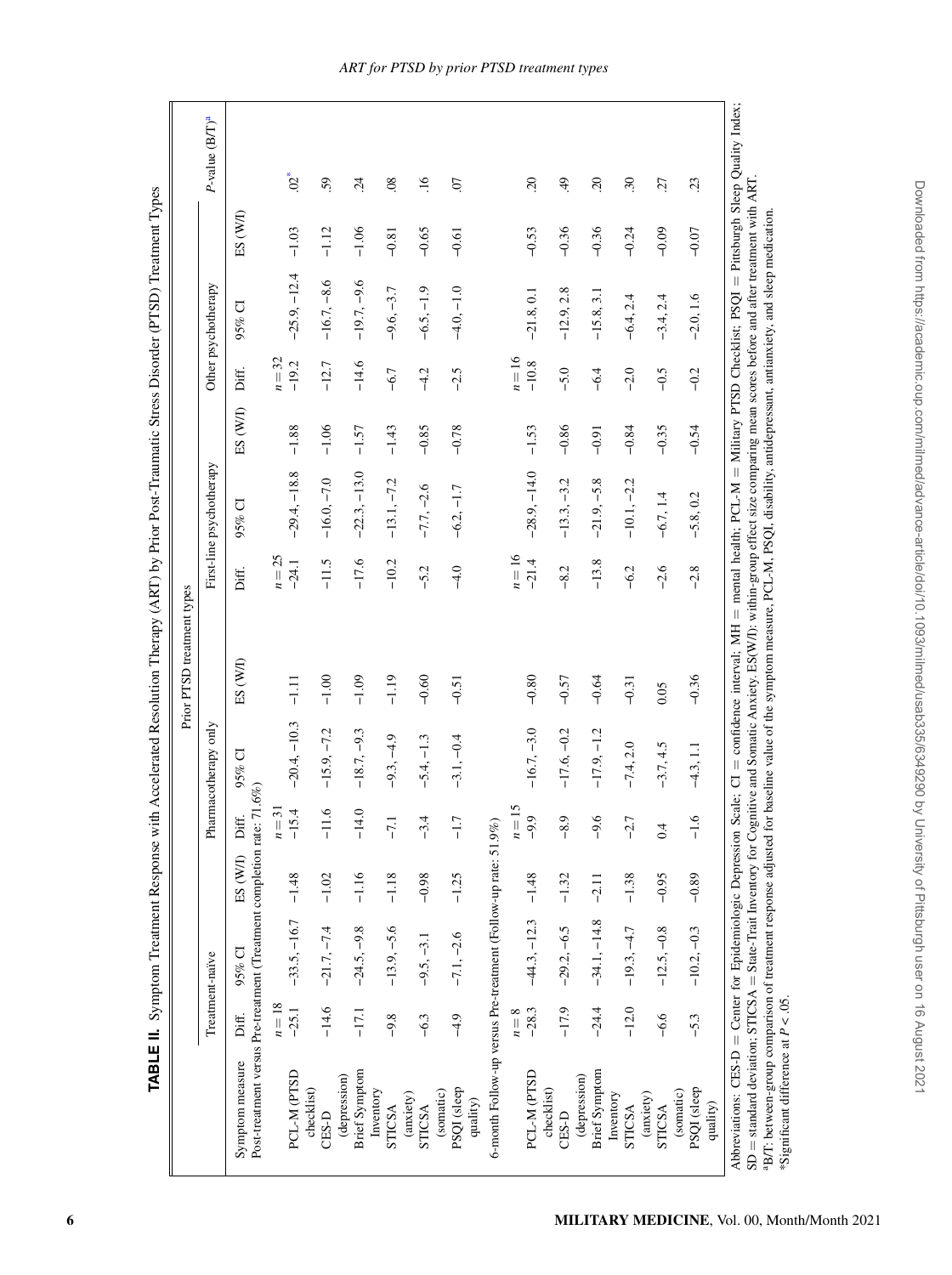veterans, particularly those with high combat experience and comorbid concerns like depression.[4](#page-7-3)

The comparable favorable treatment response among treatment-naïve participants versus those who had previously received first-line psychotherapy may seem somewhat unexpected. However, by definition, the treatment-naïve group did not include individuals with residual PTSD symptoms despite prior treatment. On the other hand, the imaginal exposure component of ART is similar to CPT and PE treatment protocols; therefore, service members and veterans may have been familiar and/or generally comfortable with this element of psychotherapy. In addition, veterans who had previously received first-line psychotherapy were highly symptomatic at study entry and thus there was substantial numerical range for symptom reduction in this group. Although speculative, these counterbalancing conditions may have impacted the large comparable clinical response reported in these two patient groups.

Previous studies have attempted to isolate factors that have contributed to treatment dropout, poor response rates, low help-seeking, and risks for persistent PTSD symptoms, with varying results. $4,34,35$  $4,34,35$  $4,34,35$  $4,34,35$  $4,34,35$  Although the reasons for unsuccessful prior treatment or lack of treatment-seeking in the past are not known about the current study's sample population, common factors that have been identified in previous studies are combat experiences, PTSD symptom severity, poor sleep quality, and comorbid depression, anxiety, and other mental health disorders that can complicate treatment outcomes. The findings in the present study indicate that not only did participants' PTSD symptoms improve significantly in a brief treatment period, but also did concomitant symptoms of depression, sleep quality, anxiety, and overall psychological distress after completing ART. This suggests that ART may be particularly helpful for more severe and complex symptom constellations for U.S. Military members and veterans.

#### *Limitations and Future Directions*

Results of this study are promising in identifying a brief affordable treatment that is efficacious for treating U.S. Military members and veterans who have received prior treatment for PTSD but remain symptomatic. However, this study has several notable limitations. First, both prior treatment history and PTSD symptom status were based on veteran self-report, rather than formal review of medical records and formal clinician diagnoses. The accuracy of this reporting is unknown, yet as stated in Methods, having veterans report symptoms with the explicit knowledge that their reporting would not impact their disability status (i.e., addition or removal of a diagnosis of PTSD) was done to enhance recruitment and limit motivation for secondary gain. In addition, while not diagnostic, the 17-item PCL-M used in this study maps directly onto Diagnostic and Statistical Manual of Mental Disorders criteria for PTSD has been shown to have good temporal stability, internal consistency, and convergent validity and thus may be useful as a guide to diagnostic assessment.<sup>[36](#page-7-31)</sup> Third,

therapists were not blinded to participant's prior treatment history, and in fact, may have used this information in tailoring delivery of the ART protocol—we find no apparent source of bias due to this lack of clinician blinding. Fourth, while the completion rate for ART was relatively high compared to most first-line trauma-focused psychotherapies, some participants did not complete treatment and did not complete follow-up assessments. Some hypotheses are that symptoms remitted, and the client did not wish to return, or perhaps they were no longer clients of the VA at the time of follow-up. However, those who completed treatment and provided follow-up data reported high rates of symptom reduction at follow-up. Finally, the present study's sample population was largely male and of Caucasian race. Thus, results may not be fully representative of VA clients or veterans at large.

Future prospective studies should be conducted on ART and other promising emerging therapies among U.S. Military service members and veterans in both VA and non-VA outpatient settings, including long-term follow-up. Results of a recently completed RCT of ART versus CPT versus waitlist among civilians and veterans are pending.<sup>[37](#page-8-0)</sup>

## **CONCLUSIONS**

The ART continues to show evidence as an effective treatment modality for  $PTSD<sup>19,24,33</sup>$  $PTSD<sup>19,24,33</sup>$  $PTSD<sup>19,24,33</sup>$  $PTSD<sup>19,24,33</sup>$  $PTSD<sup>19,24,33</sup>$  $PTSD<sup>19,24,33</sup>$  $PTSD<sup>19,24,33</sup>$  and related mental health concerns like depression,  $33$  bereavement,  $38$  and even pain.  $39$ The ART is an individualized, manualized, trauma-focused psychotherapy which contains the most critical elements of trauma-focused therapy as defined in the VA/DoD clinical practice guideline.<sup>[7](#page-7-6),[40](#page-8-3)</sup> Our results suggest that ART may be considered as a potential first-line treatment for PTSD, particularly for military service members and veterans who are at high risk of treatment dropout and/or have received prior treatment for PTSD yet remain symptomatic.

#### **ACKNOWLEDGMENTS**

We thank the U.S. service members and veterans who participated in this research.

#### **FUNDING**

This work was supported by the U.S. Army Medical Research and Materiel Command and Telemedicine and Advanced Technology Research Center under Contract W81XWH-10-1-0719 and by funding support from the Chris T. Sullivan Foundation.

## **CONFLICT OF INTEREST STATEMENT**

None declared.

# **DATA AVAILABILITY STATEMENT**

Inquiries related to the data that support the findings should be directed to the corresponding author. The data are not publicly available due to privacy and confidentiality requirements of the IRB at the USF, the parent institution for the study. Requests for data access, if approved through the corresponding author and USF IRB, require a Data Authorization and Data Sharing Agreement between USF and the requesting institution.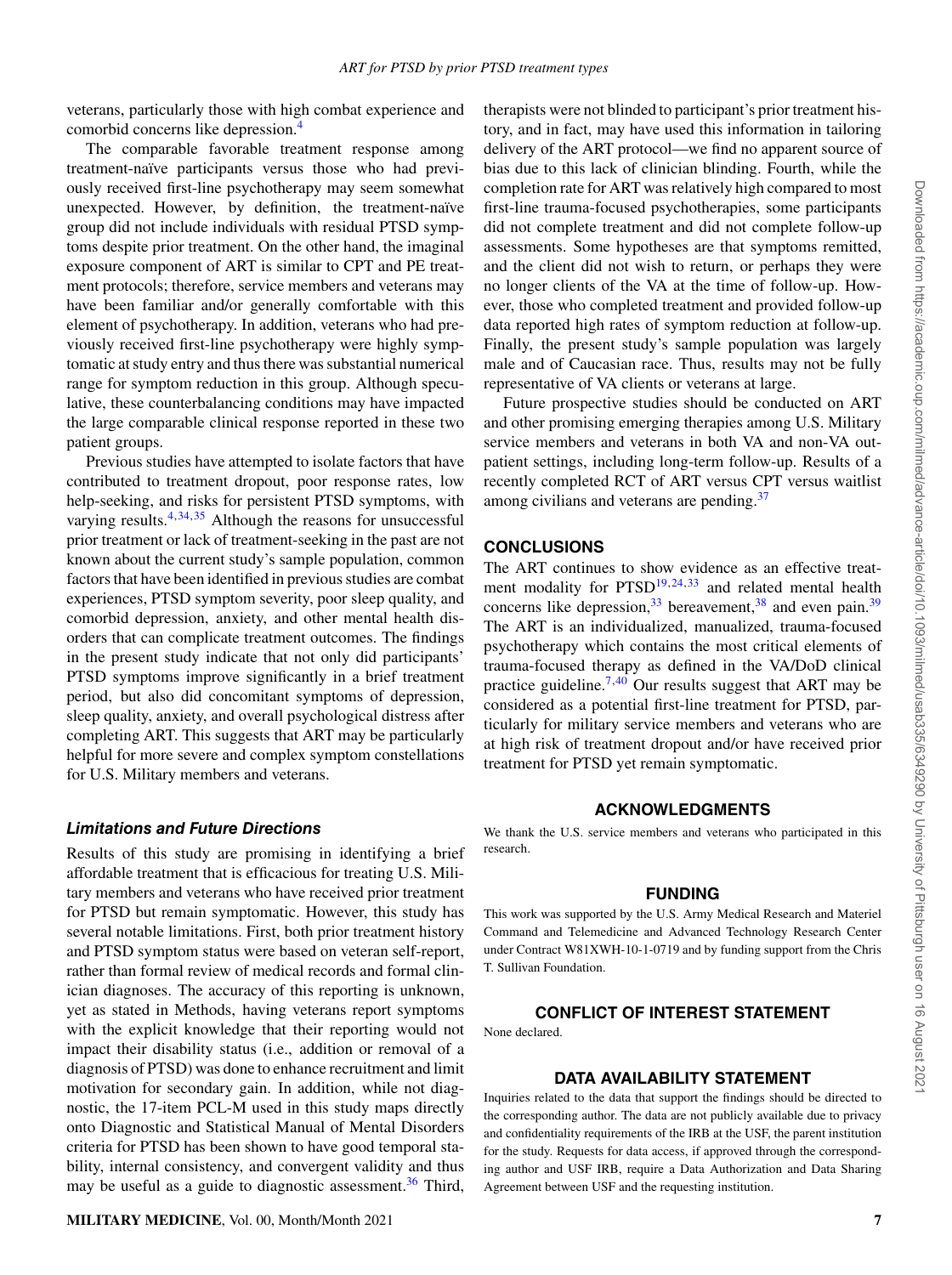# **ETHICS STATEMENT**

Ethical approval for this study was obtained from IRB at USF. All participants provided written informed consent.

# **REFERENCES**

- <span id="page-7-0"></span>1. American Psychiatric Association: *Diagnostic and Statistical Manual of Mental Disorders*. 5th. American Psychiatric Publishing; 2013.
- <span id="page-7-1"></span>2. United States Census Bureau: *Veteran Status: 2019 American Community Survey 1-year Estimates*. Available at [https://data.census.gov/](https://data.census.gov/cedsci/table?q=veterans&t=Veterans&hidePreview=true&tid=ACSST1Y2019.S2101) cedsci/table?q=veterans&t=[Veterans&hidePreview](https://data.census.gov/cedsci/table?q=veterans&t=Veterans&hidePreview=true&tid=ACSST1Y2019.S2101)=true&tid=ACS [ST1Y2019.S2101](https://data.census.gov/cedsci/table?q=veterans&t=Veterans&hidePreview=true&tid=ACSST1Y2019.S2101); 2019.
- <span id="page-7-2"></span>3. Kok BC, Herrell RK, Thomas JL, Hoge CW: Posttraumatic stress disorder associated with combat service in Iraq or Afghanistan: reconciling prevalence differences between studies. J Nerv Ment Dis 2012; 200(5): 444–50.
- <span id="page-7-3"></span>4. Armenta RF, Rush T, LeardMann CA, Millegan J, Cooper A, Hoge CW: Factors associated with persistent posttraumatic stress disorder among U.S. military service members and veterans. BMC Psychiatry 2018; 18(1): 48.
- <span id="page-7-4"></span>5. Marmar CR, Schlenger W, Henn-Haase C, et al: Course of posttraumatic stress disorder 40 years after the Vietnam war: findings from the National Vietnam veterans longitudinal study. JAMA Psychiatry 2015; 72(9): 875–81.
- <span id="page-7-5"></span>6. Levine AB, Levine LM, Levine TB: Posttraumatic stress disorder and cardiometabolic disease. Cardiology 2014; 127(1): 1–19.
- <span id="page-7-6"></span>7. Department of Veterans Affairs and Department of Defense: *VA/DoD Clinical Practice Guideline for the Management of Post-Traumatic Stress and Acute Stress Disorder*. Washington, DC: Veterans Health Administration, Department of Defense; 2017.
- <span id="page-7-7"></span>8. American Psychological Association: *Clinical Practice Guideline for the Treatment of Posttraumatic Stress Disorder (PTSD) in Adults*. Available at [http://www.apa.org/about/offices/directorates/](http://www.apa.org/about/offices/directorates/guidelines/ptsd.pdf) [guidelines/ptsd.pdf,](http://www.apa.org/about/offices/directorates/guidelines/ptsd.pdf) February 24, 2017; accessed January 2, 2021.
- <span id="page-7-8"></span>9. Norman SB, Trim R, Haller M, et al: Efficacy of integrated exposure therapy vs integrated coping skills therapy for comorbid posttraumatic stress disorder and alcohol use disorder: a randomized clinical trial. JAMA Psychiatry 2019; 76(8): 791–9.
- <span id="page-7-9"></span>10. Paintain E, Cassidy S: First-line therapy for post-traumatic stress disorder: A systematic review of cognitive behavioural therapy and psychodynamic approaches. Couns Psychother Res 2018; 18(3): 237–50.
- <span id="page-7-10"></span>11. Kitchiner NJ, Lewis C, Roberts NP, Bisson JI: Active duty and exserving military personnel with post-traumatic stress disorder treated with psychological therapies: systematic review and meta-analysis. Eur J Psychotraumatol 2019; 10(1): 1684226.
- <span id="page-7-11"></span>12. Steenkamp MM, Litz BT, Hoge CW, Marmar CR: Psychotherapy for military-related PTSD: a review of randomized clinical trials. JAMA 2015; 314(5): 489–500.
- <span id="page-7-12"></span>13. Resick PA, Wachen JS, Mintz J, et al: A randomized clinical trial of group cognitive processing therapy compared with group presentcentered therapy for PTSD among active duty military personnel. J Consult Clin Psychol 2015; 83(6): 1058–68.
- 14. Nidich S, Mills PJ, Rainforth M, et al: Non-trauma-focused meditation versus exposure therapy in veterans with post-traumatic stress disorder: a randomised controlled trial. Lancet Psychiatry 2018; 5(12): 975–86.
- <span id="page-7-16"></span>15. Steenkamp MM, Litz BT, Marmar CR: First-line psychotherapies for military-related PTSD. JAMA 2020; 323(7): 656–7.
- 16. Rauch SAM, Kim HM, Powell C, et al: Efficacy of prolonged exposure therapy, sertraline hydrochloride, and their combination among combat veterans with posttraumatic stress disorder: a randomized clinical trial. JAMA Psychiatry 2019; 76(2): 117–26.
- 17. Foa EB, McLean CP, Zang Y, et al: Effect of prolonged exposure therapy delivered over 2 weeks vs 8 weeks vs present-centered therapy on

PTSD symptom severity in military personnel: a randomized clinical trial. JAMA 2018; 319(4): 354–64.

- <span id="page-7-13"></span>18. Resick PA, Wachen JS, Dondanville KA, et al: Effect of group vs individual cognitive processing therapy in active-duty military seeking treatment for posttraumatic stress disorder: a randomized clinical trial. JAMA Psychiatry 2017; 74(1): 28–36.
- <span id="page-7-14"></span>19. Kip KE, Elk CA, Sullivan KL, et al: Brief treatment of symptoms of post-traumatic stress disorder (PTSD) by use of accelerated resolution therapy (ART((R))). Behav Sci (Basel) 2012; 2(2): 115–34.
- 20. Kip KE, Hernandez DF, Shuman A, et al: Comparison of accelerated resolution therapy (ART) for treatment of symptoms of PTSD and sexual trauma between civilian and military adults. Mil Med 2015; 180(9): 964–71.
- <span id="page-7-15"></span>21. Kip KE, Rosenzweig L, Hernandez DF, et al: Randomized controlled trial of accelerated resolution therapy (ART) for symptoms of combat-related post-traumatic stress disorder (PTSD). Mil Med 2013; 178(12): 1298–309.
- <span id="page-7-17"></span>22. Kip KE, Berumen J, Zeidan AR, Hernandez DF, Finnegan AP: The emergence of accelerated resolution therapy for treatment of posttraumatic stress disorder: A review and new subgroup analyses. Couns Psychother Res 2019; 19(2): 117–29.
- <span id="page-7-18"></span>23. Kip KE, Diamond DM: Clinical, empirical, and theoretical rationale for selection of accelerated resolution therapy for treatment of posttraumatic stress disorder in VA and DoD facilities. Mil Med 2018; 183(9-10): e314–21.
- <span id="page-7-19"></span>24. Kip KE, D'Aoust RF, Hernandez DF, et al: Evaluation of brief treatment of symptoms of psychological trauma among veterans residing in a homeless shelter by use of accelerated resolution therapy. Nurs Outlook 2016; 64(5): 411–23.
- <span id="page-7-20"></span>25. Blanchard EB, Jones-Alexander J, Buckley TC, Forneris CA: Psychometric properties of the PTSD checklist (PCL). Behav Res Ther 1996; 34(8): 669–73.
- <span id="page-7-21"></span>26. Weathers F, Litz TB, Herman SD, Huska AJ, Keane MT: The PTSD Checklist (PCL): reliability, validity, and diagnostic utility. *Paper presented at the Annual Convention of the International Society for Traumatic Stress Studies*, *San Antonio, TX*. 1993.
- <span id="page-7-22"></span>27. Radloff LS: The CES-D scale: a self-report depression scale for research in the general population. Appl Psychol Meas 1977; 1(3): 385–401.
- <span id="page-7-23"></span>28. Grös DF, Antony MM, Simms LJ, McCabe RE: Psychometric properties of the State-Trait Inventory for Cognitive and Somatic Anxiety (STICSA): comparison to the State-Trait Anxiety Inventory (STAI). Psychol Assess 2007; 19(4): 369–81.
- <span id="page-7-24"></span>29. Meachen S-J, Hanks RA, Millis SR, Rapport LJ, Reliability T: Validity of the brief symptom inventory- 18 in persons with traumatic brain injury. Arch Phys Med Rehabil 2008; 89(5): 958–65.
- <span id="page-7-25"></span>30. Buysse DJ, Reynolds CF, Monk TH, Berman SR, Kupfer DJ: The Pittsburgh sleep quality index: A new instrument for psychiatric practice and research. Psychiatry Res 1989; 28(2): 193–213.
- <span id="page-7-26"></span>31. Lee JLC, Nader K, Schiller D: An update on memory reconsolidation updating. Trends Cogn Sci 2017; 21(7): 531–45.
- <span id="page-7-27"></span>32. Kip KE, Shuman A, Hernandez DF, Diamond DM, Rosenzweig L: Case report and theoretical description of accelerated resolution therapy (ART) for military-related post-traumatic stress disorder. Mil Med 2014; 179(1): 31–7.
- <span id="page-7-28"></span>33. Kip KE, Sullivan KL, Lengacher CA, et al: Brief treatment of cooccurring post-traumatic stress and depressive symptoms by use of accelerated resolution therapy $((R))$ . Front Psychiatry 2013; 4(11).
- <span id="page-7-29"></span>34. Najavits LM: The problem of dropout from "gold standard" PTSD therapies. F1000Prime Rep 2015; 7(43).
- <span id="page-7-30"></span>35. Xue C, Ge Y, Tang B, et al: A meta-analysis of risk factors for combatrelated PTSD among military personnel and veterans. PLoS One 2015; 10(3): e0120270.
- <span id="page-7-31"></span>36. Wilkins KC, Lang AJ, Norman SB: Synthesis of the psychometric properties of the PTSD checklist (PCL) military, civilian, and specific versions. Depress Anxiety 2011; 28(7): 596–606.